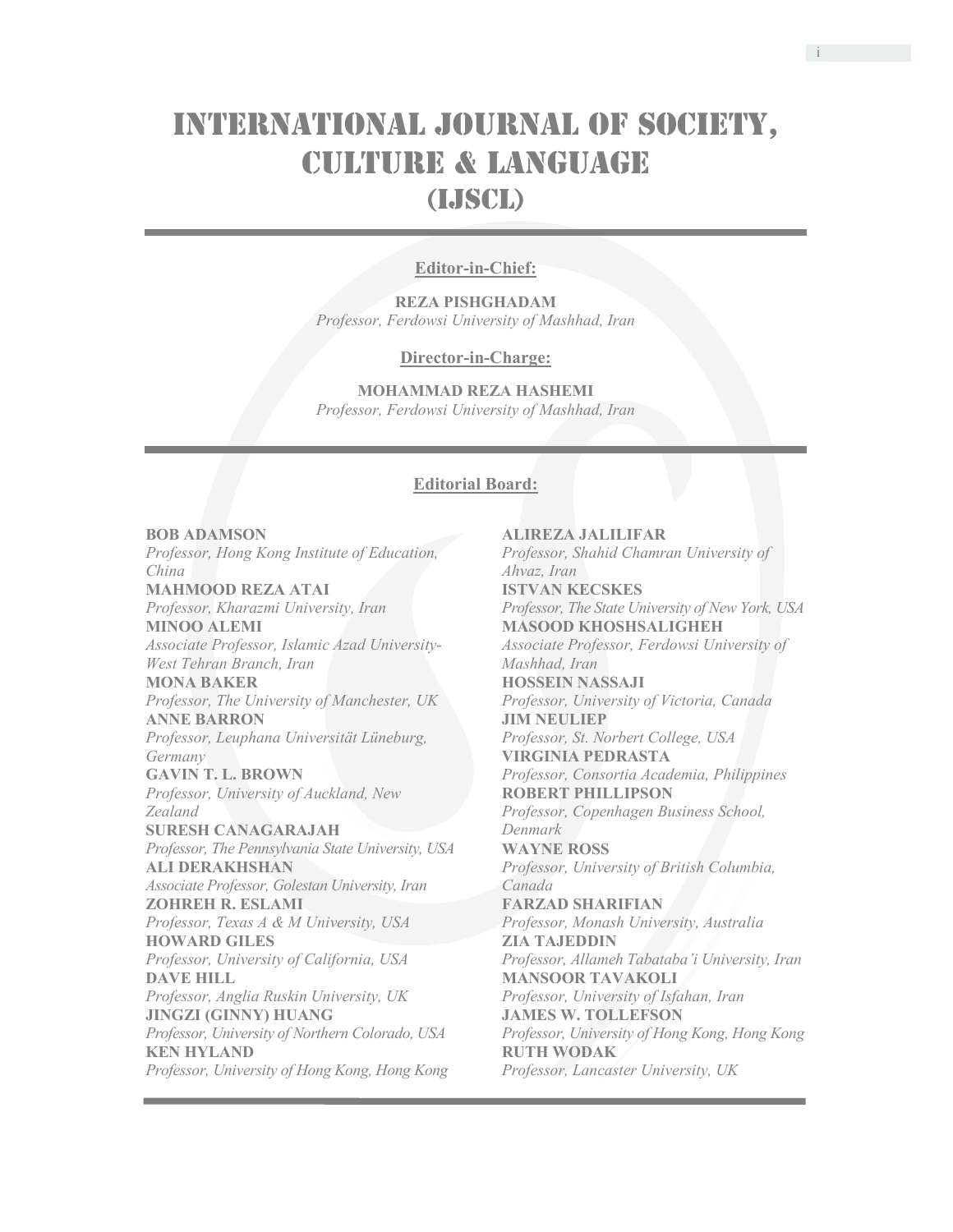### **Editorial Office:**

ijscl.editorial@yahoo.com journal@ijscl.net

## **Executive Manager:**

**SHAGHAYEGH SHAYESTEH**  *Assistant Professor, Ferdowsi University of Mashhad, Iran* 

**Language Editor:** 

**ELHAM NAJI MEIDANI**  *Assistant Professor, Ferdowsi University of Mashhad, Iran* 

#### **Technical Editor**

**GOLSHAN SHAKIBAEE** 

*PhD Candidate, Ferdowsi University of Mashhad, Iran*

#### **Aims & Scope**

International Journal of Society, Culture & Language is an academic journal with a special interest in issues arising at the intersection of intercultural communication, social institutions and processes, and interlingual interactions. The journal is multidisciplinary in nature and international in scope. Its purpose is to encourage scholarship, to enlighten the reader, to stimulate thought and discussion, and to promote appropriate cross-cultural and cross-linguistic communication.

*IJSCL* publishes papers written in a clear and pedagogic style that respect the interests and needs of readers of several levels of expertise in various countries and disciplines.

*IJSCL* is published without subscription, two times per year, by Lulu Press. Articles are published online in the form of PDF files that may be freely downloaded.

Articles, book reviews, and short notes published in the *IJSCL* will deal explicitly with the relevant topics and will be judged by the editorial office as appropriate for publication in the journal on the basis of their scholarship, originality, and relevance.

### **Publication Information**

| ISSN (Online):            | 2329-2210                                            |
|---------------------------|------------------------------------------------------|
| Publisher:                | Katibeh-ILCRG                                        |
| Affiliation:              | Independent                                          |
| Frequency:                | March and September                                  |
| Language of Text:         | American English                                     |
| Abstracted & Indexed: Yes |                                                      |
| Open Access:              | <b>Yes</b>                                           |
| Review Policy:            | Double-Blind, Peer-Reviewed                          |
| Peer Review Time:         | 1 to 3 months                                        |
| Main Themes:              | Intercultural Communication, Social Language Studies |